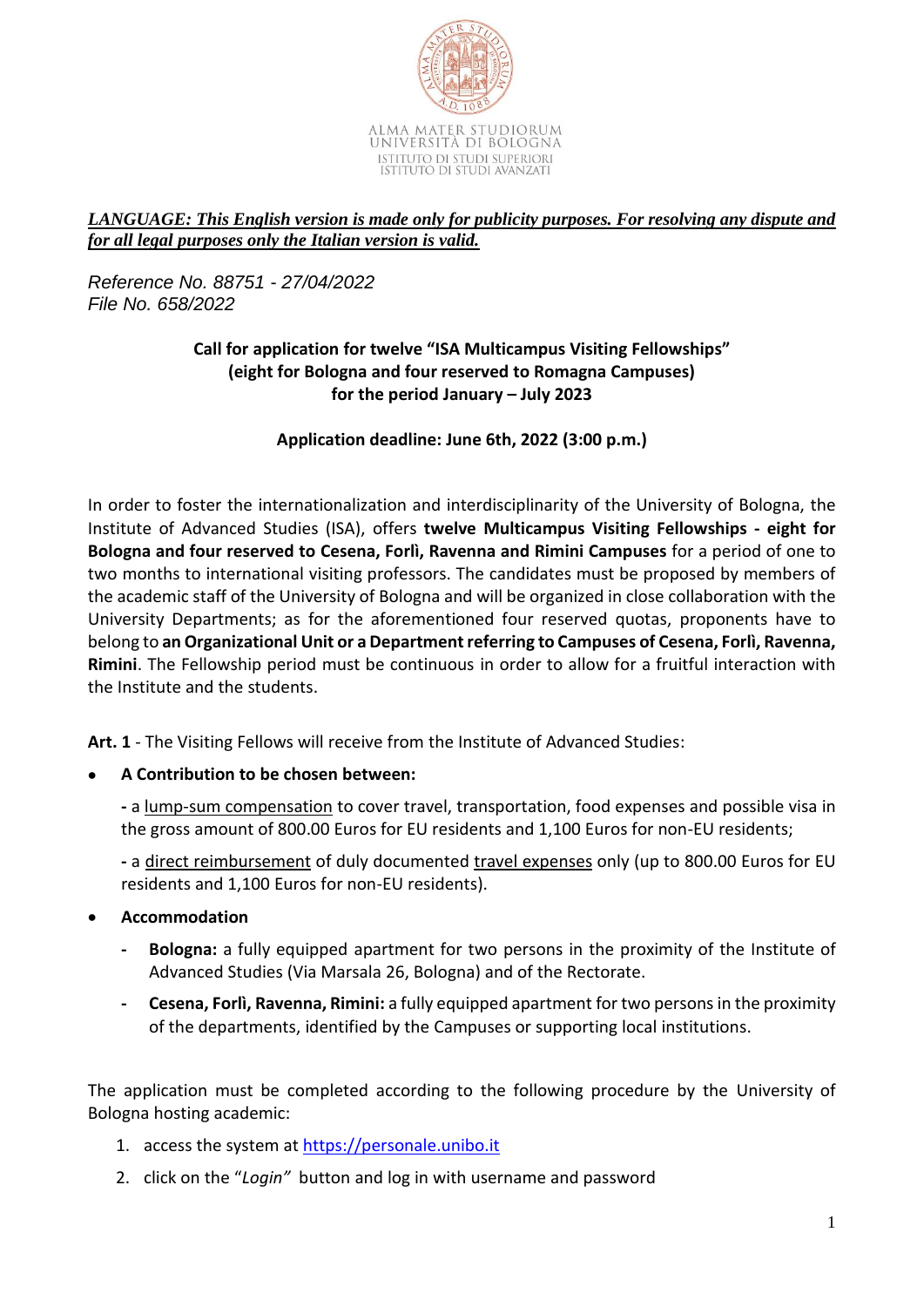

- 3. click on the box "*Candidatura ISA Visiting Fellowship*"
- 4. select the call for "*ISA Visiting Fellowship January – July 2023*" and follow the guided procedure.

**Art. 2** - Professors and Researchers (including "Ricercatori a tempo determinate senior") with a permanent active position at the Alma Mater Studiorum - University of Bologna are invited to submit to the Institute of Advanced Studies their proposals for international scholars who have an active permanent or temporary position at university or international research institution and maintain such a condition until the period of the visit in case the Fellowship will be assigned.

Applications of professors and researchers who have already been assigned a Full Fellowship or a Lodging Fellowship in the last two years are not eligible.

Their stay can last minimum 1 month and up to 2 during the period January – July 2023. The Institute of Advanced Studies Board can evaluate, on the basis of accommodation availability, the possibility of expansion of the Fellowship period up to a maximum of 3 (three) months upon a motivated request of both Visiting Fellows assignees of the Fellowship and their proponents.

The Fellowship period must be continuative and without interruptions.

Applications must be uploaded by the UniBo proponent **no later than 3 p.m. on June 6, 2022,** at the following link [https://personale.unibo.it](https://personale.unibo.it/) using academic login credentials.

The application must be uploaded online and accompanied by the following documents:

- I. **Personal and academic information about the Visiting Fellow\*;**
- II. **Motivation of the proposal** by the University of Bologna proponent, describing the reasons of the proposal of the Visiting Fellow and the planned activities, also in relation to the period of stay (online form);
- III. **Short scientific profile of the Visiting Fellow\* (in English -** online form);
- IV. **Title and synopsis of the ISA lecture\*(in English)** that the Visiting Fellow will deliver at the Institute during his/her stay and other teaching activities – if planned – on the Degree and PhD courses of the University of Bologna (online form). Please consider that the *Lecture* should be suitable for an educated but not expert audience and should stimulate the interest of people belonging to different fields. The Visiting Fellow may be offered additional seminar activities shared between the Institute for Advanced Studies and the Department of the proposing faculty member;
- V. **Preferred and second choice period of stay proposal** the indicated periods will be binding when defining the periods of accommodation assignment, if required; In this regard and in order to avoid overlapping, the Institute for Advanced Studies reserves the right to opt for the most appropriate period;
- VI. **Lodging and/or economic contribution request;**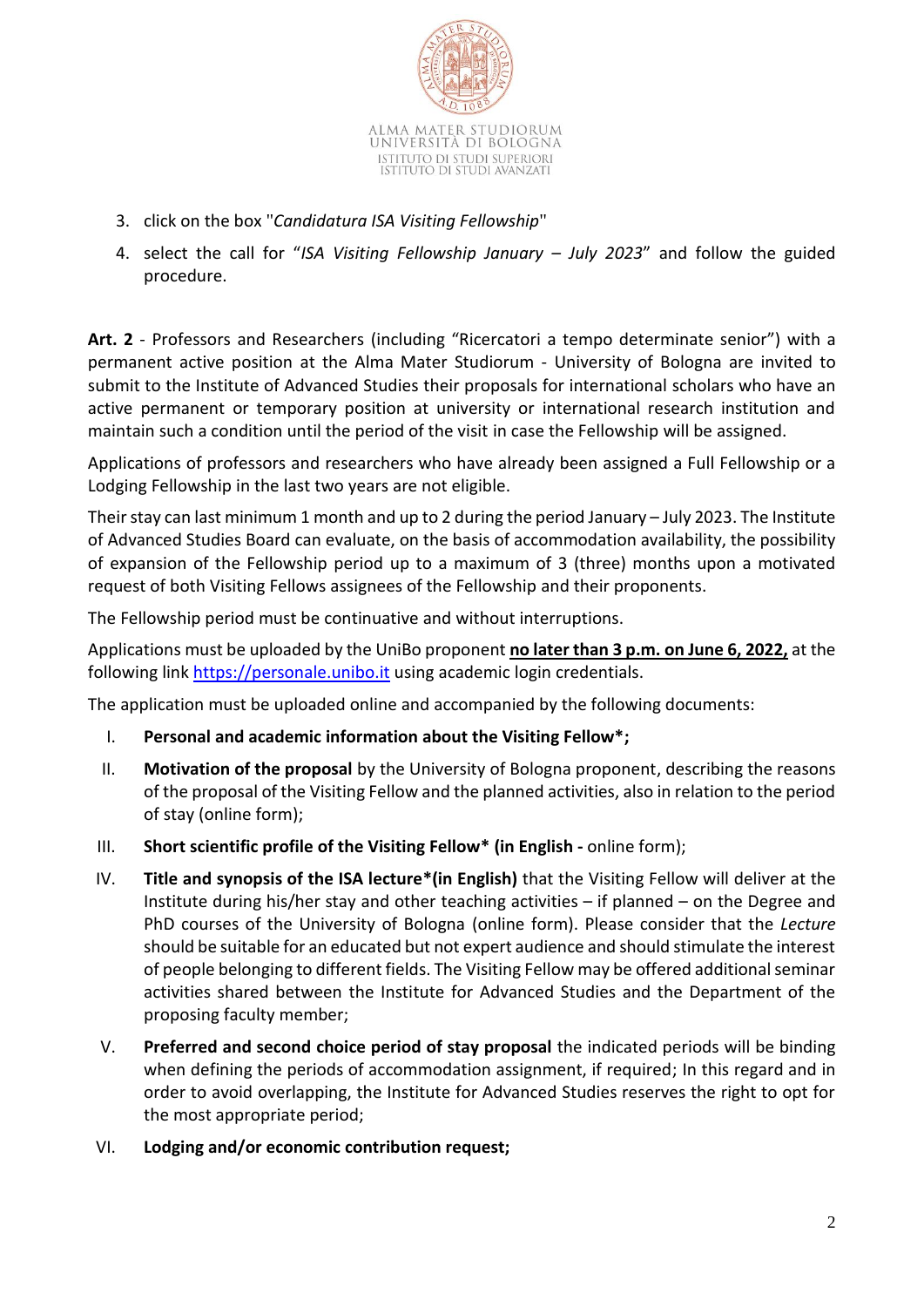

- VII. The system will require an **explicit declaration by the Proponent** confirming receipt of the **favorable decision by the Head of Department** to host the Visiting Fellow (online form);
- VIII. A scanned copy of the Visiting Fellow's valid **Passport or ID document** (file to be uploaded);
- IX. **Curriculum vitae et studiorum and publication list covering the last 5 years** of the Visiting Fellow (only one merged file is to be uploaded)

IMPORTANT: the online procedure **does not** allow the intermediate saving if all text fields are not filled. Make sure to have all requested documents and data when uploading your application.

At the end of the upload, the Proponent can save the proposal for possible future modification or send it directly. In this latter case, the proposal will no longer be editable.

If the request is approved, the information identified with (\*) will be uploaded to the site [www.isa.unibo.it](http://www.isa.unibo.it/) .

**The proposal must be sent before the deadline indicated in this call. Proposals saved but not sent will not be considered.**

**Art. 3** - Elements I, II, III, IV and IX listed in Art. 2 will be evaluated by the Institute of Advanced Studies Board, who will then collectively compile the shortlists (one for each campus).

The Institute of Advanced Studies Board is composed of academics representing all the scientific areas of the University of Bologna and all Campuses.

The selection criteria are the following:

- **-** *the scientific excellence of the applicant 50%* (the continuity and impact of scientific activity over the last five years will be especially considered)
- **-** *the relevance of an Institute of Advanced Studies residency 50%* (the extent of interdisciplinary involvement of the scientific community will be considered, as well as participation in teaching activities on University of Bologna courses; in particular, the interdisciplinary approach of proposed ISA lecture will be evaluated).

The results of the selection will be communicated at the end of the procedure no later than **July 4th, 2022** by publication on the Portale Bandi<https://bandi.unibo.it/> and also by e-mail to the University of Bologna proponents.

**Art. 4 -** Acceptance of the Fellowship must be confirmed **within 10 days** after receiving formal communication from the ISA Director by sending an email to [segreteria.isa@unibo.it.](mailto:segreteria.isa@unibo.it) **If the Fellowship is not accepted or if the acceptance communication does not arrive before the deadline**, the Institute of Advanced Studies Board will offer the Fellowship to the next candidate on the shortlist. **No exceptions will be allowed.**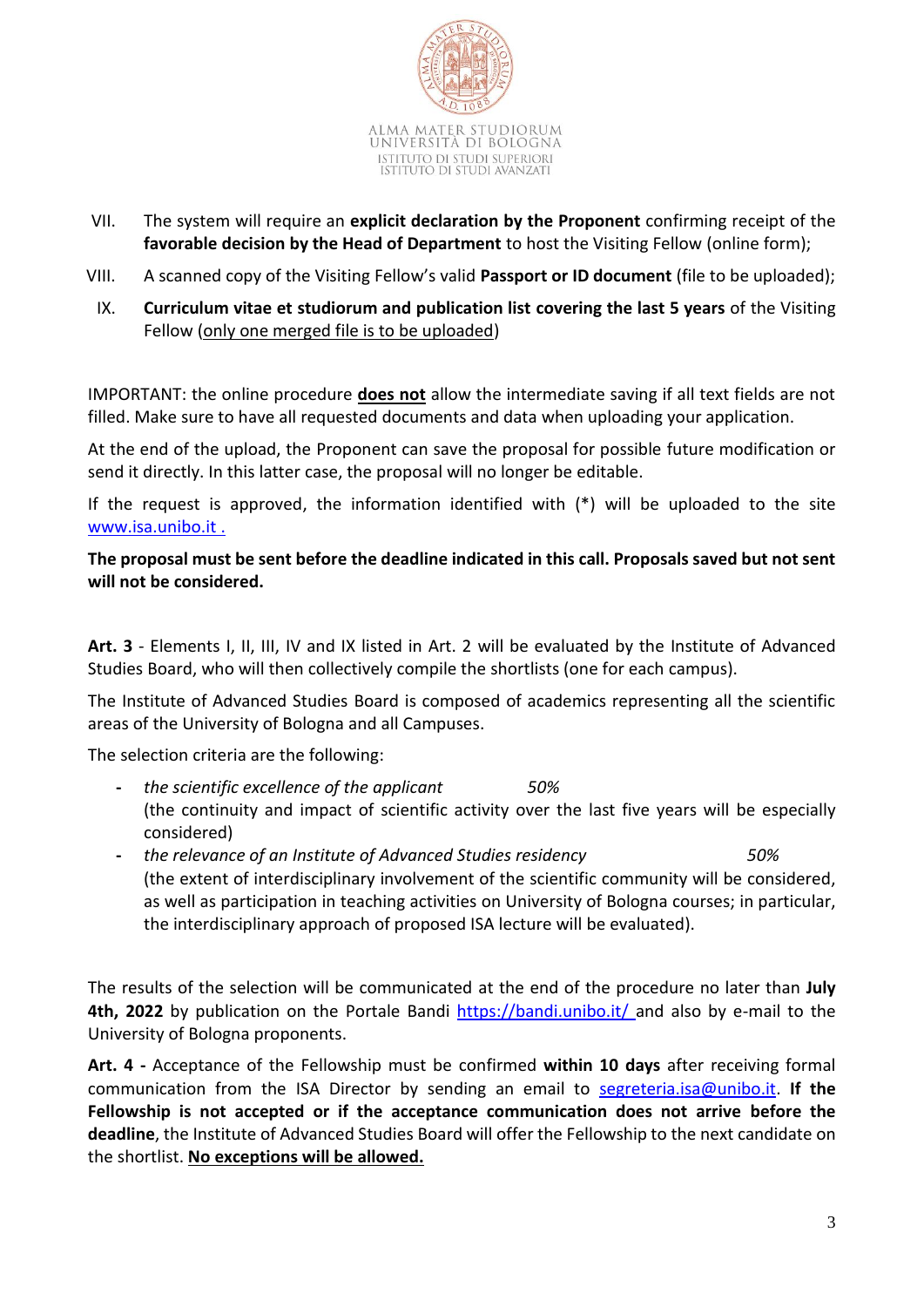

In the case of Visiting fellows requiring housing on a Multicampus site other than Bologna (Forlì, Cesena, Ravenna and Rimini), the Institute Board will evaluate the possibility of adding an extra gross amount of 400€ to the fellowship. This increase can be assigned in consideration of the variety of teaching and research activities foreseen in the project of the Visiting Fellow hosted in the Campuses including Bologna.

In the event that no applications have been submitted to one of the Campuses of Cesena, Forlì, Ravenna, Rimini, based on financial and housing availability, the Board will consider using the fee for rescheduling to another Campus.

**Art. 5** – The rescheduling of visits will be possible **exclusively in the reference period of this Call** (January 1st, 2023 – July 31st, 2023) **and depends on the effective availability of spots in the required period**. It will not be possible to postpone the visit beyond July 31st, 2023, save in exceptional cases.

**Art.6** – Accreditation of the Visiting Fellow, release of the personal credentials and tracking of international mobility in departments shall be performed by the administration of the proponent's Department.

**Art. 7 -** The Fellows' entry and residence in Italy is regulated in accordance with Italian law and local authority directives. If a visa is required, the International Desk of the University of Bologna [\(diri.visiting@unibo.it\)](mailto:diri.visiting@unibo.it) will provide information and support to the Fellow and his/her Proponent in the application process to obtain the correct visa required to receive the (1) lump-sum compensation indicated in Art.1.

**Art. 8 -** The Institute will provide injury and third-party liability insurance coverage (RCT) limited to the activities indicated and regulated by the contract with the ISA and that take place within the structures of the University of Bologna.The Fellowship does not confer the right to receive social security or access national health services. Fellows are required to obtain appropriate medical, accident and civil liability insurance, as established by University regulations.

**Art. 9** – Residence periods always begin on the first day of the month and always end on the last day of the month. Stays for periods of less than three weeks are not allowed.

**Art. 10** - Welcoming and assistance upon arrival must be provided by the proponent of the Visiting Fellow. Further information about the accommodation will be sent to Fellowship assignees and to their proponents after the closing date of the Call.

**Art. 11** – The Institute of Advanced Studies guarantees accommodation to a maximum of two persons. No refund is due by the Institute if the Fellow decides to look for an alternative accommodation.

**Art. 12** - The expenses (lump-sum compensation or direct reimbursement) indicated in Art. 1 will be paid only after delivery of the Institute lecture and submission to the Institute of Advanced Studies administration office of all the duly filled and signed forms and required documents. All documents must be properly completed and delivered before departure in order to process and deliver payments. The Institute does not guarantee payment of expenses if all the required documentation is not delivered by Visiting Fellow to the Institute of Advanced Studies administration office.